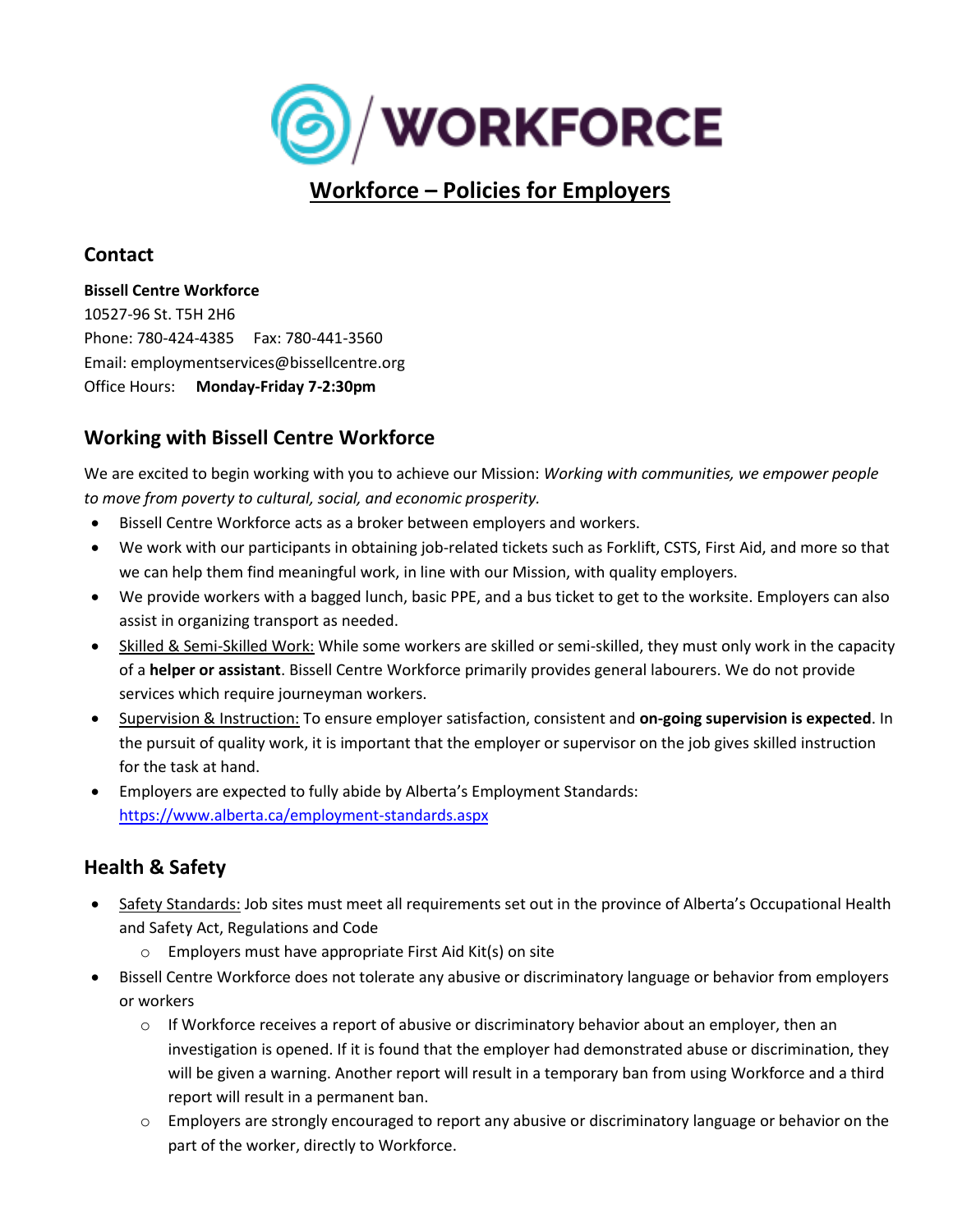- If an employer suspects that a worker is intoxicated on the jobsite then the employer **must** send that worker home **immediately** and call Workforce to inform us of the problem.
- Lifting & Heavy Lifting: Employers must disclose to Workforce staff if lifting is involved in the job and, if so, they must disclose the weight of the items.
	- $\circ$  This enables us to find appropriate workers for a job and minimizes the risk of us sending an individual incapable of performing the work, or getting injured attempting it.
	- $\circ$  Heavy Lifting is defined as lifting 20kg/44lbs or more. Typically, a job that involves heavy lifting will have an increased rate of pay.
	- o Please discuss this with Workforce staff when requesting workers
- Safety Equipment: When requesting a worker, employers must specify what safety gear the worker is required to have (eg. Steel-toed boots, safety goggles, gloves, dust mask, coveralls)
	- $\circ$  Steel-toed boots are required if a worker is either lifting items that could cause injury if dropped on a foot, or working in an area where such items are being transported or moved.

## **WCB**

Provided the conditions outlined in this document are met, all workers booked through Bissell Centre Workforce are covered for WCB. If an injury occurs at the worksite, the employer must:

- $\circ$  Administer First Aid and, if necessary, call an ambulance or drive worker to the hospital
- $\circ$  Call Bissell Centre Workforce at first opportunity as WCB claims are time sensitive
- o Submit a copy of your incident report to Workforce

#### **Payment**

Bissell Centre Workforce follows Alberta Employment Standards with pay:

- Worker(s) are paid bi-weekly via direct deposit. Direct deposit has benefits for both employers and worker:
	- o Employers do not have to carry large sums of cash and can easily request workers for longer periods of time; and
	- $\circ$  It benefits workers as it encourages them to sustain themselves financially on a bi-weekly basis; and
	- o **Setting up direct deposit has additional fees**. This includes government remittance (CPP, EI, Vacation Pay, Holiday Pay) with ADP surplus fee (\$8/unique person per pay period); and
- While Bissell Centre takes care of most of the payroll process, employers are responsible for several tasks within the process:
	- o Soft credit check is required with set up of direct deposit.
	- o Employers will be emailed to confirm worker's hours on a bi-weekly basis (before payroll)
	- o Employer will be invoiced once per month from Bissell Centre
- The minimum hourly wage for our casual labour program is aligned with the current Alberta Employment Standard minimum wage, and increases depending on specific job details. Please refer to Wage Guideline for more information.
- Workforce is not involved in the payment of workers. However, we will advocate for a worker if there are discrepancies regarding pay. To aid in this, we require contact with the employer for each day of work, and/or timesheets showing actual time worked and if lunch is paid or unpaid.
- Here are the list of circumstances regarding at least 3 hours of pay: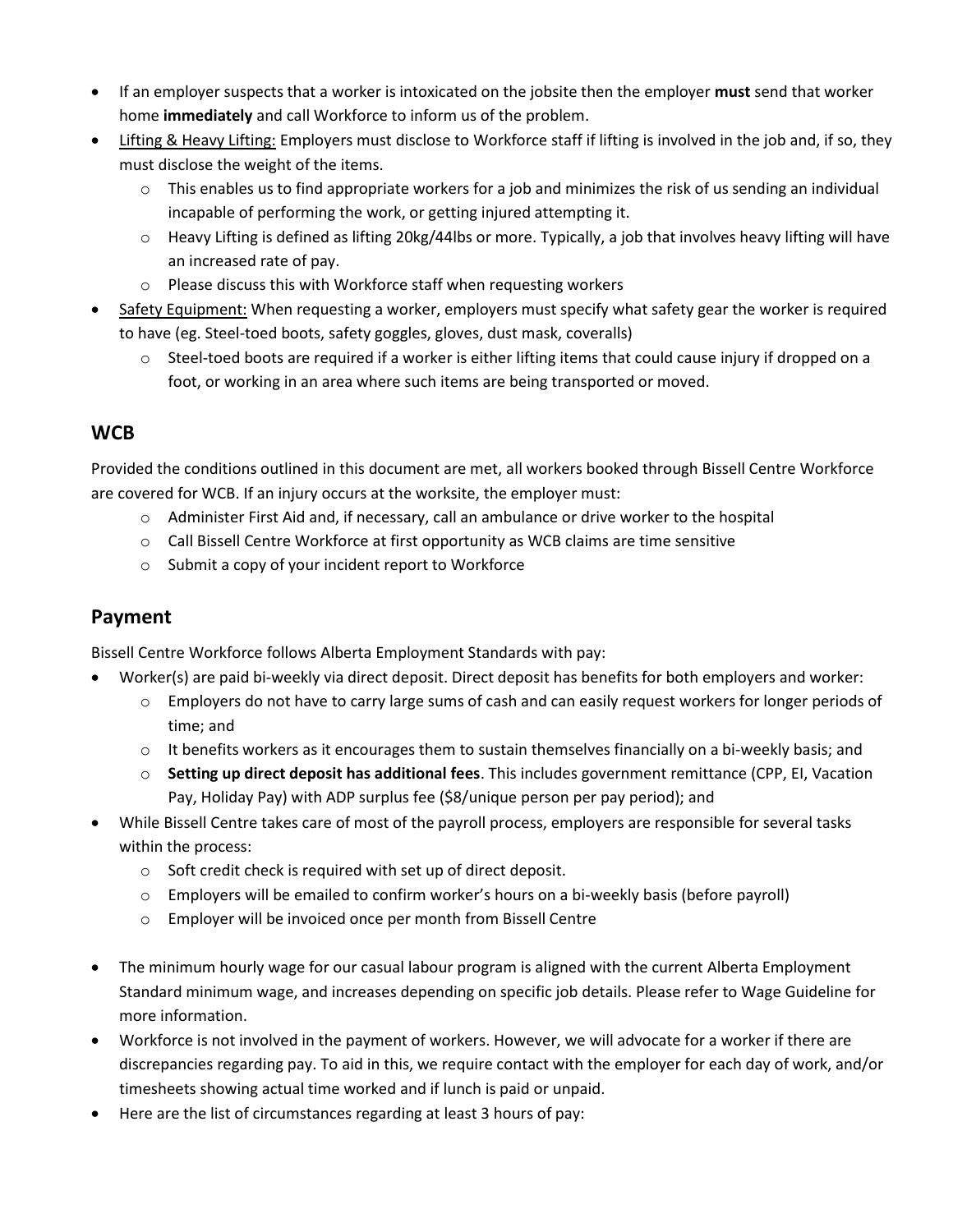Employers MUST pay at least 3 hours of wage

- $\circ$  If the job is less than 3 hours
- $\circ$  If the job is cancelled due to bad weather while worker is on site and on stand-by or has worked for less than 3 hours
- o If the employer does not provide **appropriate notice** and cancels the job **after** the worker(s) has been dispatched to the jobsite.

**Appropriate notice** for work order cancellation is stated below:

- At least 2 hours<sup>\*</sup> before the start time of work order *\*Please note that many of our workers utilize public transit to travel within the city and surrounding areas, and we also require time to find and prepare workers for the work order*
- $\circ$  If the job is cancelled due to bad weather while worker is on the site, and the worker has worked for fewer than 3 consecutive hours

Employers does NOT have to pay 3 hours of wage

- $\circ$  If worker decided to leave the job site early, then employer will pay the amount of hours worked, regardless if it was less than 3 hours
- Workforce strongly advises that employers **DO NOT** give advances or enter alternative payment arrangement with worker(s) (ie. Holding pay, giving advances, bartering). Workforce cannot be of assistance in resolving payment disputes if there is an alternate payment made. Side deals such as these may result in termination of our working relationship
- Offering housing to a community member in lieu of payment is strictly prohibited. Arrangements like these almost always end in failure.

## **Booking Workers**

**It is the employer's responsibility to contact the Workforce office directly to book a worker, including a call-back for a returning worker. It is highly advisable to not give out your contact information to a worker, or take worker's contact information as this ensures we can communicate with them and minimize any possible conflicts.**

To streamline working with employers, we do **NOT** accept job requests from workers.

Due to COVID-19 procedures, our hours of operation have shortened to **Monday – Friday from 7am – 2:30pm**. If we are not available to take the call, please leave a message and we will get back to you on the next business day. Please note that a voicemail message does not constitute a work order, until your work order has been confirmed by an Employment Services staff member, please assume it hasn't yet been validated. If you would like to **request a worker during the weekend, please contact us by Friday** to input a work order.

You must call our dispatch office at **780-424-4835** or emai[l employmentservices@bissellcentre.org](mailto:employmentservices@bissellcentre.org) and provide the following details:

- Employer name/company
- Contact information
- Worker's name (if callback)
- Work dates
- Start time & work length
- Specific job location & meeting point at the job site
- Specific task details
- Rate of pay